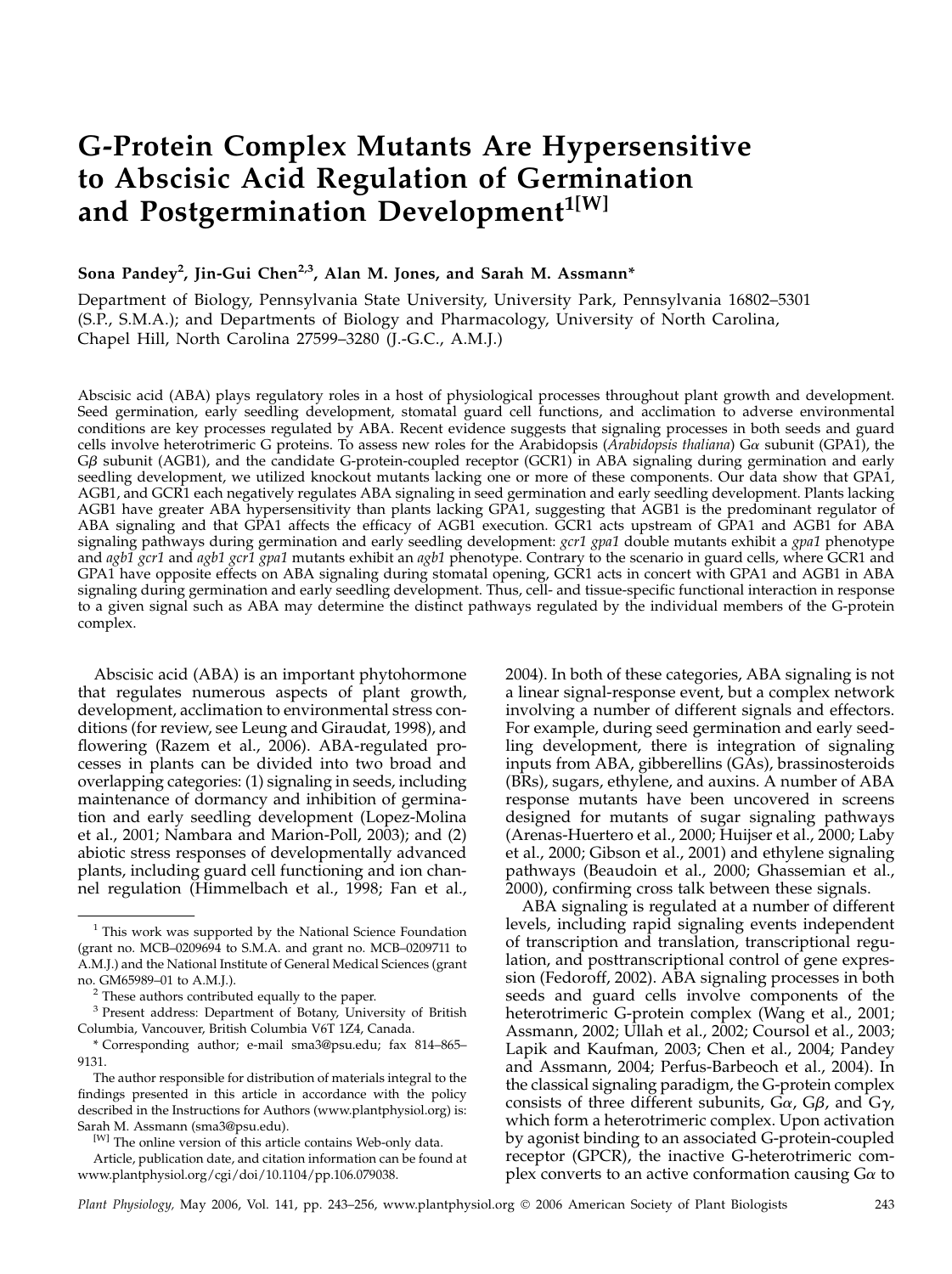exchange GDP for GTP. The GPCR thus acts as a guanine nucleotide exchange factor. As a result of GTP binding, G $\alpha$ -GTP separates from the G $\beta\gamma$  dimer and either G $\alpha$  or G $\beta\gamma$  or both participate in signaling to downstream effectors. Intrinsic GTPase activity of  $G\alpha$ hydrolyzes GTP to GDP, thereby allowing  $Ga$  to reassociate with the  $G\beta\gamma$  dimer. The Arabidopsis (Arabidopsis thaliana) genome has a limited number of gene(s) for each member of the G-protein complex; one canonical G-protein  $\alpha$  subunit (GPA1), one G-protein  $\beta$ subunit (AGB1), two G-protein  $\gamma$  subunits (AGG1 and AGG2), at least one candidate GPCR (GCR1), and one regulator of G-protein signaling (RGS1) protein (for review, see Jones and Assmann, 2004). Recent database searches have identified additional proteins such as a family of heptahelical receptors similar to human adiponectin and progestin receptors (Hsieh and Goodman, 2005); however, their role(s) in Arabidopsis G-protein-coupled signaling pathways remains to be ascertained.

While there are no published data on ABA-regulated processes in *agb1* mutants, null mutants of GPA1 are hypersensitive to ABA in seed germination (Ullah et al., 2002; Lapik and Kaufman, 2003). A cupin domaincontaining protein AtPirin1 was identified as a GPA1-interacting protein in a yeast two-hybrid screen. Mutation of this gene also leads to ABA hypersensitivity of germination, implicating AtPirin1, a possible transcriptional cofactor, in G-protein-mediated ABA signaling (Lapik and Kaufman, 2003). gpa1 seeds are hyposensitive to GA and less sensitive to BR rescue of germination arrest induced by the GA biosynthesis inhibitor, paclobutrazol (Ullah et al., 2002). Seeds that overexpress GPA1 are many-fold more sensitive to GA than wild-type seeds, yet still require GA for germination (Ullah et al., 2002). Consistent with the fact that BR regulates GA sensitivity, BR biosynthesis and response mutants have reduced sensitivity to GA in seed germination, similar to gpa1 mutants, and it is proposed that GPA1 may couple BR potentiation of GA signaling (Ullah et al., 2002).

Compared to germination, lack of GPA1 confers ABA hyposensitivity in stomatal guard cells. gpa1 mutants exhibit reduced sensitivity to ABA in inhibition of stomatal opening and inward  $K^+$  channel regulation and show altered ABA regulation of slow anion channels, although they have wild-type sensitivity to ABA in promotion of stomatal closure (Wang et al., 2001). gpa1 mutants also have altered stomatal responses to a sphingolipid metabolite sphingosine-1-P (S1P; Coursol et al., 2003, 2005), a signaling molecule that appears to function upstream of ABA and, in mammalian cells, is a ligand for GPCRs (see Spiegel and Milstien, 2003).

GCR1 is a candidate GPCR in Arabidopsis. GCR1 has a predicted seven transmembrane domain structure and shows similarity to Dictyostelium and Drosophila GPCRs in the transmembrane region (Chen et al., 2004; Pandey and Assmann, 2004). Overexpression of GCR1 causes loss of seed dormancy and expression of

a germination marker gene PP2A (Colucci et al., 2002). Our recent work has shown that GCR1 interacts with GPA1 both in vitro and in planta (Pandey and Assmann, 2004), providing experimental evidence that GCR1 forms a complex with GPA1. T-DNA insertional mutants of GCR1 show hyposensitivity to GA- and BR-mediated germination processes. However, some of these responses may not be directly coupled to G-protein signaling: The double mutant combinations gcr1 gpa1 and agb1 gcr1 and the triple mutant agb1 gcr1 gpa1 have mostly synergistic or additive responses to GA and BR, implying that at least in these two hormonal responses, GCR1 can act independently of the heterotrimeric G protein (Chen et al., 2004).

Our data on the function of GCR1 in guard cells suggest that this protein may have a more central role in ABA signaling. gcr1 mutants are hypersensitive to both ABA (and S1P) inhibition of stomatal opening and ABA (and S1P) promotion of stomatal closure (Pandey and Assmann, 2004) and we propose that GCR1 acts as a negative regulator of GPA1 in guard cell signaling. At the whole seedling level, gcr1 plants show enhanced expression of ABA-regulated genes, as revealed by quantitative reverse transcription-PCR and hypersensitivity to ABA inhibition of root elongation. Mature *gcr1* plants also show improved recovery from drought (Pandey and Assmann, 2004).

Based on the above information, we wanted to study the roles of AGB1 and GCR1 in ABA control of the first category of ABA-regulated processes: germination and early postgermination growth and development. We made use of single, double, and triple G-protein complex mutants available in Arabidopsis to address the following questions vis-a`-vis ABA signaling in germination and the early stages of sporophyte development: (1) Are there differential dependencies on GPA1 and AGB1? (2) Do null mutations of GPA1 and GCR1 result in opposite ABA sensitivities, as in guard cells? (3) does GCR1 act in the same pathway as GPA1 and AGB1 or independently? Our genetic analyses indicate that for these ABA-regulated responses, GCR1 acts in the same pathway and in concert with GPA1 or AGB1. Moreover, plants harboring an agb1 mutation show the strongest phenotype in many cases, indicating a predominant role for AGB1 in seed and seedling ABA responses.

## RESULTS

## Expression of G-Protein Complex Genes during Germination

Knockout mutations of GPA1 and GCR1 show altered sensitivity to signals that regulate seed germination in Arabidopsis (Ullah et al., 2001; Chen et al., 2004), however, little is known about the expression patterns of the G-protein complex genes during this process (Weiss et al., 1993; Ullah et al., 2003), and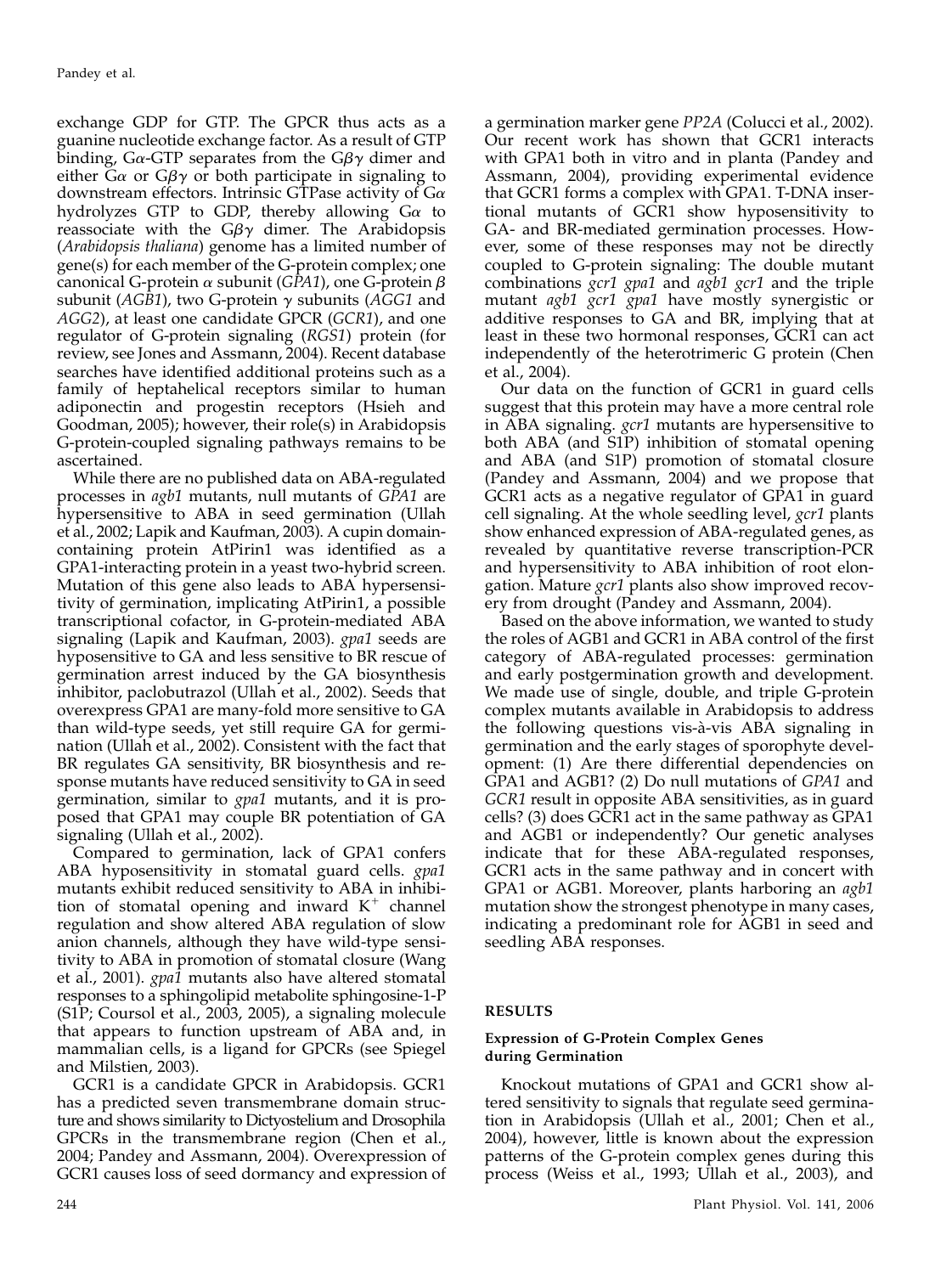whether ABA affects expression of these genes. We used real-time quantitative PCR with gene-specific primers to determine the expression levels of GCR1, GPA1, and AGB1 genes during germination and postgermination growth in Arabidopsis. Wild-type (ecotype Columbia of Arabidopsis [Col]) seeds were stratified at 4°C for the first 48 h during imbibition and then transferred to growth chambers (16-h light/ 8-h darkness regime) at 22°C. As shown in Figure 1A, GCR1 and AGB1 were expressed at the earliest time point tested, 6 h postimbibition, and both genes showed a gradual increase in expression level during germination and postgermination growth. GPA1 transcript, however, could not be detected until 48 h postimbibition and showed very low levels at 1 d after transfer of seeds to 22°C. By this time, approximately 70% of seeds had germinated. GPA1 level increased dramatically 2 d after transfer of seeds to 22°C, showing more than a 10-fold increase in the transcript level. We extended this observation by analyzing GPA1 transcript in nonstratified seeds. As shown in Figure 1A inset, GPA1 transcript was detectable in the nonstratified seeds at the earliest time point tested and showed a more than 10-fold increase in level after 96 h postimbibition, similar to the increase seen in the stratified seeds. In Figure 1A, values are represented as relative change in expression level of the gene with respect to the time point its expression was first detected. We further confirmed this observation by analysis of GPA1 protein. Western blotting of microsomal proteins with anti-GPA1 antibodies showed the presence of a faint GPA1-specific signal beginning 1 d after transfer of stratified seeds to 22°C, followed by a marked increase in protein level at later time points (2 and 3 d; Fig. 1B). In nonstratified seeds, however, GPA1 protein was detectable even at the earliest time point tested (Fig. 1A, inset).

We also wanted to determine if ABA affected the expression level of G-protein complex genes in wildtype seeds during germination. Quantitative real-time PCR with RNA isolated from control versus ABAtreated seeds during germination and postgermination growth did not show any significant effect of ABA on the transcript level of these genes (Fig. 1C). GPA1 protein level was also not affected by ABA treatment until the germination stage (1 d after transfer to 22 $\rm ^oC$ , data not shown) although, as shown in the inset (Fig. 1C), ABA slightly increased the level of GPA1 protein at the postgermination stage (2 d after transfer to 22°C). Thus, it appears that the inhibitory action of ABA toward seed germination cannot be due to ABAinduced decreases in GPA1 transcript or protein level.

### Null Mutants of the G-Protein Complex Subunits Show Hypersensitivity to ABA and Glc during Germination

For stimulatory-germination signals such as GA and BR, the single knockout mutants of GCR1, GPA1, and AGB1 show hyposensitivity, whereas they are hypersensitive to the GA biosynthetic inhibitor, paclobutrazol



Figure 1. Expression of G-protein complex component genes during germination. A, Expression levels of GCR1, GPA1, and AGB1 genes. Expression was determined by real-time quantitative PCR using SYBR green dye. Expression of the Actin gene under identical conditions served as an internal control. Expression was determined starting 6 h postimbibition until 3 d after transfer of seeds to growth chambers (16-h light/8-h darkness regime) at 22°C. Asterisk indicates the time point when seeds were transferred to 22°C. Inset shows relative expression of Actin and GPA1 genes and expression level of GPA1 protein in nonstratified seeds. The experiment was repeated three times and data were averaged. The error bars represent sp. B, Western blotting with GPA1 antibodies. Steady-state level of GPA1 protein was determined in the microsomal fraction prepared from seeds and seedlings during germination and postgermination growth. Faint GPA1-specific signal appeared 1 d after transfer of seeds to 22°C and showed a large increase at day 2 (2 d), consistent with the expression profile obtained by real-time PCR. C, Effect of ABA on expression of GCR1, GPA1, and AGB1. Expression of GCR1, GPA1, AGB1, and Rd29A (a known ABAresponsive gene, used as a positive control) genes was determined by real-time quantitative PCR with control and ABA-treated seeds at 1 and 2 d after transfer to 22°C. Values represent fold change in expression level upon ABA treatment compared to control (ethanol) treatment. The experiment was repeated three times and data were averaged. The error bars represent sp. Inset shows the level of GPA1 protein at day two (2 d) after transfer of seeds to 22°C, before and after ABA treatment. Top, Western blot with GPA1 antibody; bottom, Coomassie Blue-stained gel.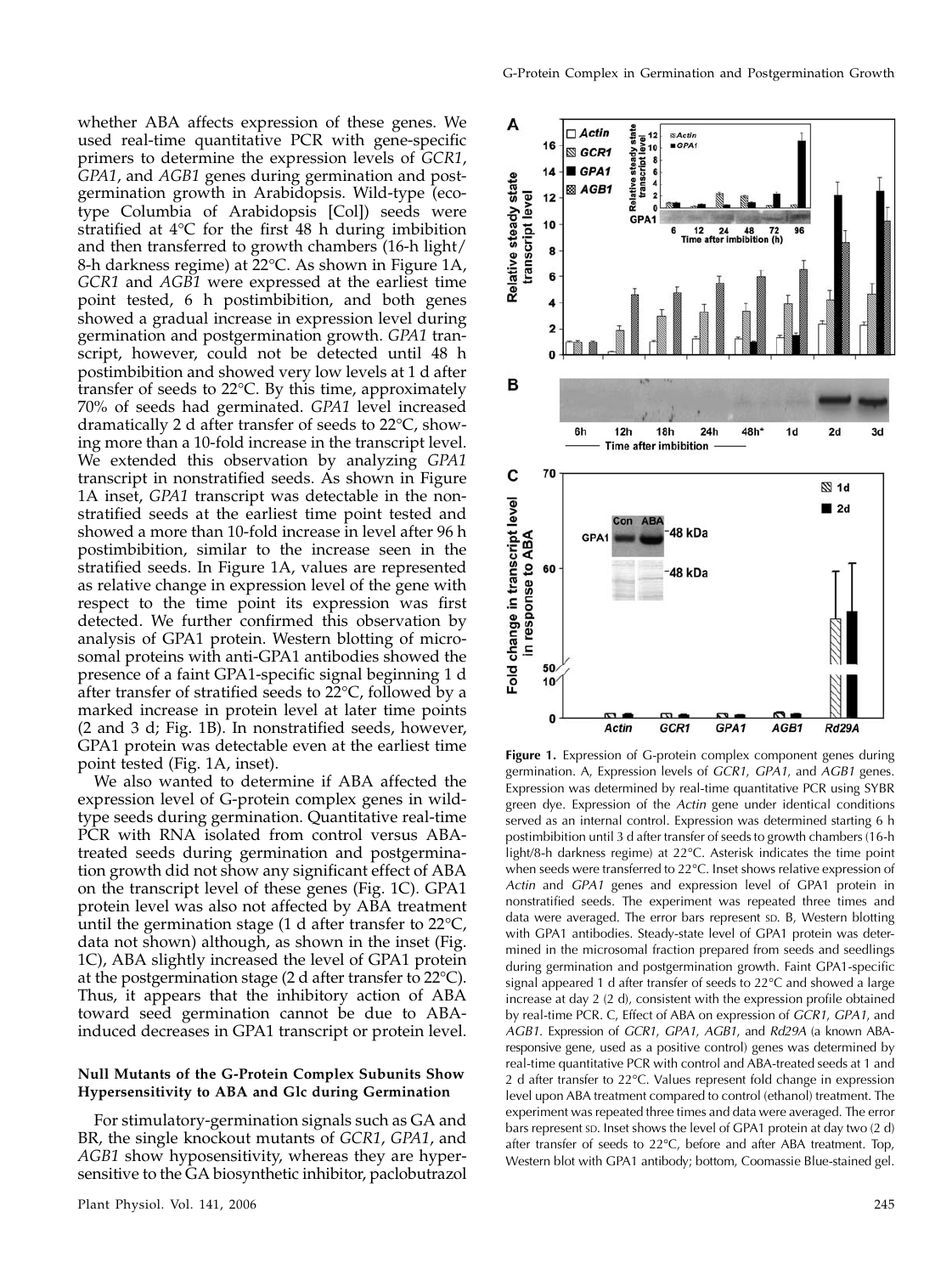(Chen et al., 2004). We examined the effects of the germination-repressive signals, ABA and Glc, on the G-protein complex knockout mutants. One micromolar ABA was found to be optimal to study the effect of ABA, based on the dose-response curve as shown in Supplemental Figure 1. Figure 2 shows germination of Col and mutant genotypes at different time points after transfer to 22°C, on control or ABA media with seeds pretreated with water (Fig. 2, A–D) or the ABA biosynthetic inhibitor fluridone (Fig. 2, E–H). For the sake of clarity, data on only one allele of the single mutants  $\text{gcr1}$  ( $\text{gcr1-2}$ ),  $\text{gpa1}$  ( $\text{gpa1-4}$ ), and  $\text{agb1}$  ( $\text{agb1-2}$ ), are presented. These same alleles were used to generate the double and triple mutant combinations  $(agb1-2)$ gpa1-4, gcr1-2 gpa1-4, agb1-2 gcr1-2, and agb1-2 gcr1-2 gpa1-4). Data on the second alleles of the single mutants are presented in Supplemental Figure 2. For the water pretreated seeds on control media plates, the wild-type Col seeds, as well as all the mutant genotypes (except agb1-1; see Supplemental Fig. 2) showed 70% to 80% germination with no significant difference by 24 h after transfer to 22°C (Fig. 2A). However, in the presence of  $1 \mu$ M ABA the G-protein complex mutants showed differential germination rates. Compared to the Col seeds that showed 60% germination at 24 h, the germination percentage of gcr1-2 seeds was about 45% to 50%, showing a small but consistent ABA hypersensitivity (Fig. 2B). The *gpa1-4* mutant allele was also moderately hypersensitive, showing about 30% germination under these conditions (Fig. 2B). The strongest hypersensitivity was observed for the agb1-2 allele. By 24  $h$  after transfer to 22°C, approximately 15% of seeds germinated compared to 60% germination in Col (Fig. 2B). Analysis of the double and triple mutants shows that the  $G\beta$  subunit plays a predominant role in ABA signaling during germination. All the mutant combinations showed normal germination rates on control media, showing 70% to 80% germination at 24 h after transfer to 22°C (Fig. 2C). However, all the genotypes lacking the  $G\beta$  subunit were severely hypersensitive to ABA, showing less that 20% germination. The ABA hypersensitivity of all mutant genotypes containing the agb1-2 allele was also confirmed in dose-response assays (Supplemental Fig. 1). The gcr1 gpa1 double mutants showed moderate hypersensitivity to ABA (30% germination at 24 h time point), similar to the gpa1 single mutants (Fig. 2D). The agb1-1 allele, unlike agb1-2, is a point mutation. The mutation alters the splice donor site at the first intron of AGB1, leading to production of an altered transcript with a premature stop codon (Lease et al., 2001). This allele behaved differently from agb1-2 for the time course of germination, possibly suggesting that an aberrant transcript or polypeptide is produced that affects germination, or that additional mutations are present. The ABA hypersensitivity of *agb1-1* was similar to agb1-2, but germination was delayed by approximately 28 h in the agb1-1 mutant under both control and ABA-treated conditions (Supplemental Fig. 2).

We extended these observations with seeds pretreated with the ABA biosynthetic inhibitor fluridone (Fig. 2, E–H). Under our experimental conditions, seeds pretreated with fluridone showed delayed germination at early time points compared to the nontreated seeds, possibly due to an indirect effect of fluridone on GA/BR biosynthesis (Bartels and Watson, 1978; Devlin et al., 1980; Chae et al., 2004). By 48 h, this effect had disappeared and all the seeds were fully germinated. On control plates, 80% to 90% germination was observed at the 36 h time point for the wildtype Col as well as the G-protein complex mutant genotypes (Fig. 2E). In the presence of 1  $\mu$ M ABA, approximately 60% of Col seeds germinated at 36 h. A slight hypersensitivity was observed for the *gcr*1-2 mutants showing 45% to 50% germination (Fig. 2F). The gpa1-4 mutants showed greater hypersensitivity to ABA after fluridone treatment compared to the nonfluridone treated *gpa1* seeds and about 40% germination was achieved at 36 h (Fig. 2F). The germination percentage for fluridone pretreated seeds of all the double and triple mutants was comparable to wildtype Col on control media (Fig. 2G). However on ABAcontaining media, single agb1 mutants (Fig. 2F), as well as double agb1 gpa1 and agb1 gcr1 mutants and triple agb1 gcr1 gpa1 mutants showed strong hypersensitivity, showing less than 20% germination at 36 h (Fig.  $2H$ ). The double *gcr1* gpa1 mutant seeds showed sensitivity similar to the single *gpa1* mutants with about 40% germination at 36 h (Fig. 2H). Note that these phenotypes are not synergistic or additive, unlike BR and GA signaling in seed germination (Chen et al., 2004).

As these results were obtained with nondormant, imbibed seeds we further analyzed these results with nonstratified seeds of G-protein complex mutants. As shown in Figure 3, A to D, the relative ranking of G-protein complex mutants with respect to ABA hypersensitivity of germination remains identical to that of stratified seeds even though small differences were also observed without ABA treatment (Fig. 3, A and C). In the presence of 1  $\mu$ M ABA, *gcr1* seeds show slight hypersensitivity (approximately 80% germination compared to approximately 90% germination in Col at 72 h), gpa1 shows moderate hypersensitivity (approximately 60% versus approximately 90% for Col), and the gcr1 gpa1 double mutant shows similar hypersensitivity to gpa1, suggesting that GPA1 acts in the same pathway as GCR1 for this signaling pathway. All the genotypes harboring an agb1 mutation remained severely hypersensitive, showing about 40% germination at 72 h (Fig. 3, B and D). These observations thus confirm and extend the results obtained with stratified seeds. The relative ABA hypersensitivity of different mutant alleles was also confirmed in a dose-response curve (Supplemental Fig. 3).

Similar to ABA, high concentrations of exogenous Glc also inhibit germination of Arabidopsis seeds and early seedling development in which the G-protein complex is involved (Ullah et al., 2002; Chen et al.,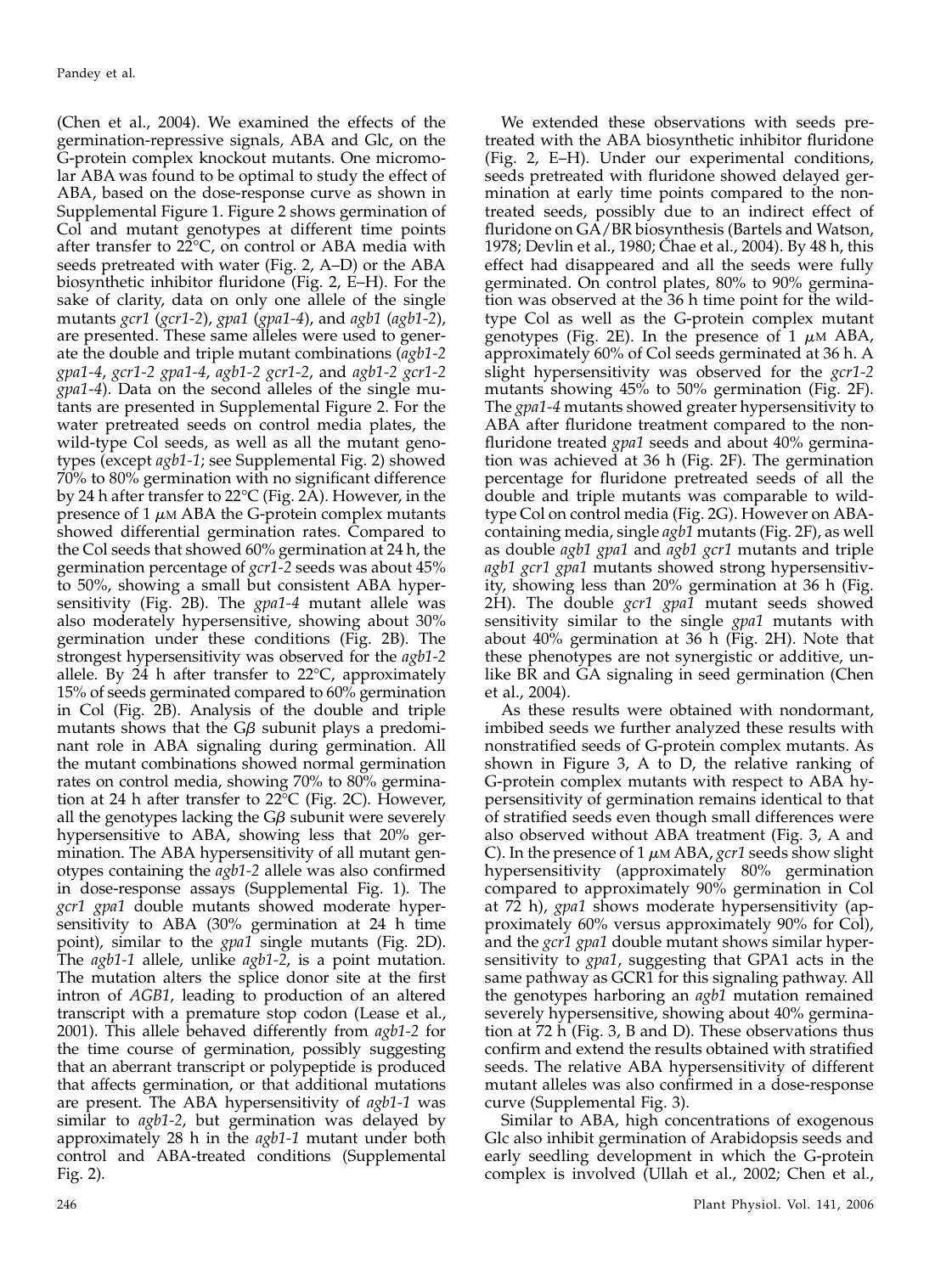

Figure 2. Stratified seeds of null mutants of G-protein complex show increased sensitivity to ABA-induced inhibition of seed germination. Seeds from matched seed lots were surface sterilized and pretreated with water (A–D) or 100  $\mu$ mol fluridone  $(E-H)$  at  $4^{\circ}C$  in darkness for  $48$  h. Seeds were washed extensively with water and plated on  $0.5 \times$  MS media plates containing 1% Suc in the absence or presence of 1  $\mu$ M ABA. Plates were kept at 4°C in darkness for 48 h and then transferred to growth chambers (16-h light/8-h darkness regime) at 22-C. Germination was recorded starting 12 h after transfer of the plates to growth chambers until 60 h and expressed as a percentage of total seeds. The figure shows germination of the single mutant alleles gcr1-2, gpa1-4, and agb1-2 compared to Col seeds in the absence (A) or presence (B) of ABA. Germination of the double and triple mutant seeds agb1 gpa1, gcr1 gpa1, agb1 gcr1, and agb1 gcr1 gpa1 in the absence and presence of ABA is shown in C and D, respectively. Germination percentage of fluridone pretreated seeds of the single mutants  $gcr1-2$ , gpa1-4, and  $a$ gb1-2 is shown in absence of or in the presence of ABA compared to Col seeds in E and F, respectively, and of the double and triple mutant seeds agb1 gpa1, gcr1 gpa1, agb1 gcr1, and agb1 gcr1 gpa1 in the absence and presence of ABA is shown in G and H, respectively. The experiment was repeated three times and data were averaged,  $n = 60$  for each experiment. The error bars represent sp.  $P < 0.05$  for gcr1-2,  $< 0.001$  for gpa1-4 and  $gcr1$  gpa1, and <0.0001 for all the genotypes with agb1 mutation as determined by t test in comparison to Col control at 24 h time point for water pretreated seeds and at 36 h time point for fluridone pretreated seeds.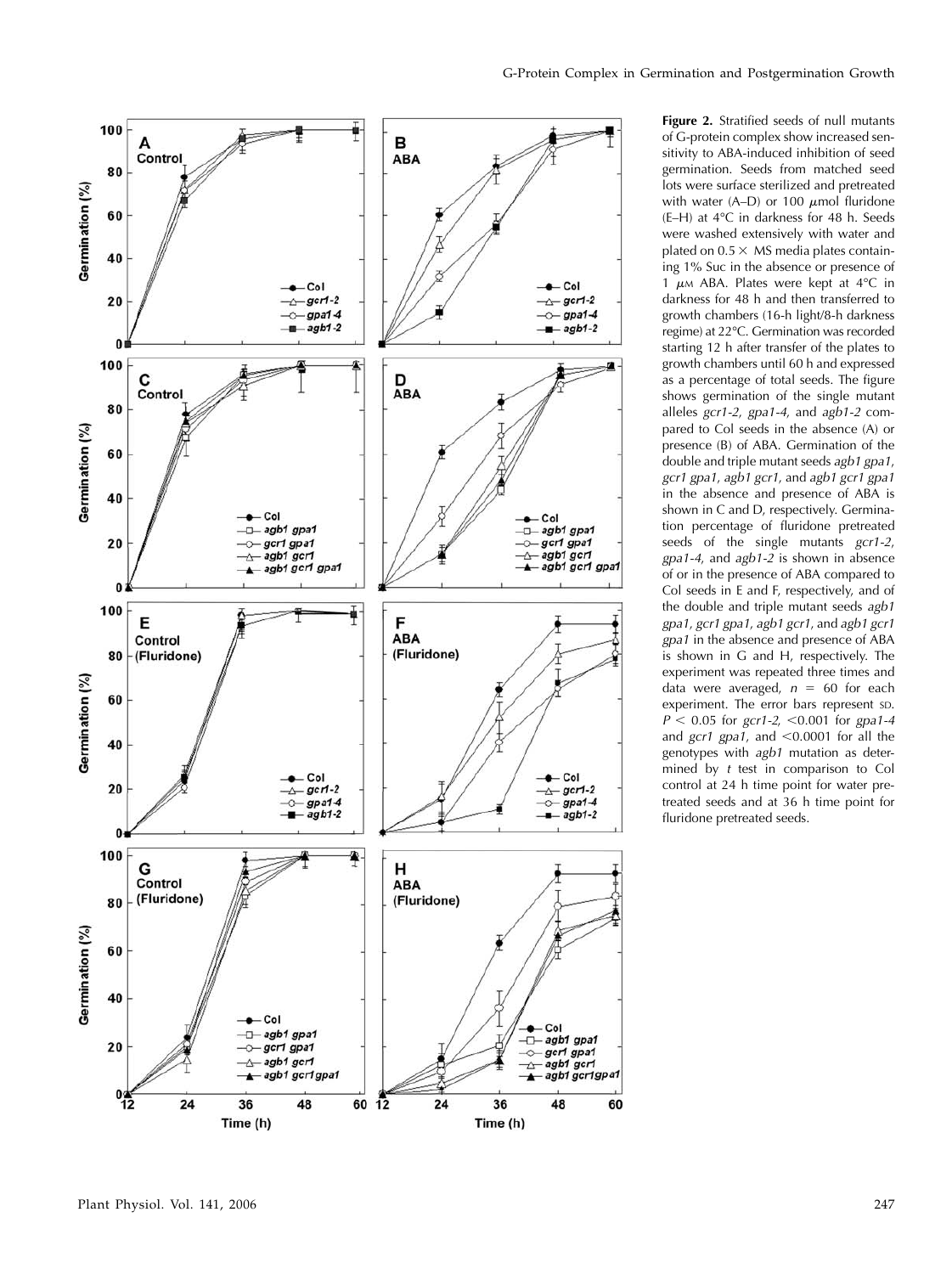

**Figure 3.** Nonstratified seeds of null mutants of G-protein complex show increased sensitivity to ABA-induced inhibition of seed germination. Seeds from matched seed lots were surface sterilized and plated on  $0.5 \times$  MS media plates containing 1% Suc in the absence or presence of

2003; Price et al., 2003; Chen and Jones, 2004; Dekkers et al., 2004). To study the effect of Glc on germination of G-protein complex mutants, seeds were plated on  $0.5 \times$  Murashige and Skoog (MS) media containing 1% Suc and 6% Glc. This Glc concentration delays germination, and thus protrusion of the radicle becomes obvious at a much later time point. We recorded germination in the presence of Glc at 60 h after transfer of plates to 22°C, as at least 50% of wild-type Col seeds germinated by this time point. The G-protein complex mutants showed hypersensitivity to Glc-induced inhibition of germination, similar to the results with ABA. At 60 h, about 50% of wild-type Col seeds germinated compared to approximately 40% germination of single gcr1-1, gcr1-2, gpa1-3, gpa1-4, and gcr1 gpa1 double mutants and about 30% germination in the agb1-2 single mutant, agb1 gpa1 and agb1 gcr1 double mutants, and agb1 gcr1 gpa1 triple mutant. Similar to delayed germination in response to ABA, agb1-1 mutants also showed delayed germination in the presence of Glc. At 60 h less than 10% of agb1-1 seeds had germinated (Fig. 4).

As delay of germination by Glc is proposed to require endogenous ABA (Ullah et al., 2002; Price et al., 2003; Dekkers et al., 2004), seeds were also pretreated with the ABA biosynthetic inhibitor fluridone and plated on media plates containing 6% Glc. The overall germination of seeds in the presence of Glc increased after fluridone treatment compared to nonfluridone treated seeds; however, the sugar hypersensitive phenotypes were retained for G-protein complex mutants. As shown in Figure 4, more than 80% of wildtype Col seeds germinated at 60 h, whereas the germination percentage of single gcr1-1, gcr1-2, gpa1-3, gpa1-4, and double gcr1 gpa1 mutants was 60% to 65% and of single agb1-2 mutants, double agb1 gcr1 and agb1 gpa1 mutants, and the triple agb1 gcr1 gpa1 mutant was about 50%. The delayed germination phenotype observed with agb1-1 mutants was not affected by the presence of fluridone, suggesting that it is not related to ABA and at 60 h only about 10% of these seeds had germinated.

To analyze that the results obtained were not due to osmotic stress, seeds were also germinated in the presence of an equimolar concentration of sorbitol.

 $1 \mu$ M ABA. Plates were transferred to growth chambers (16-h light/8-h darkness regime) at 22°C. Germination was recorded starting 12 h after transfer of the plates to growth chambers until 92 h and expressed as a percentage of total seeds. The figure shows germination of the single mutant alleles gcr1-2, gpa1-4, and agb1-2 compared to Col seeds in the absence (A) or presence (B) of ABA. Germination of the double and triple mutant seeds agb1 gpa1, gcr1 gpa1, agb1 gcr1, and agb1 gcr1 gpa1 in the absence and presence of ABA is shown in C and D, respectively. The experiment was repeated three times and data were averaged,  $n = 60$  for each experiment. The error bars represent sp. For B and D,  $P < 0.05$  for  $gcr1-2$ , <0.001 for gpa1-4 and  $gcr1$  gpa1, and <0.0001 for all the genotypes harboring an  $a$ gb1 mutation as determined by  $t$  test in comparison to Col (ABA) at 72 h time point.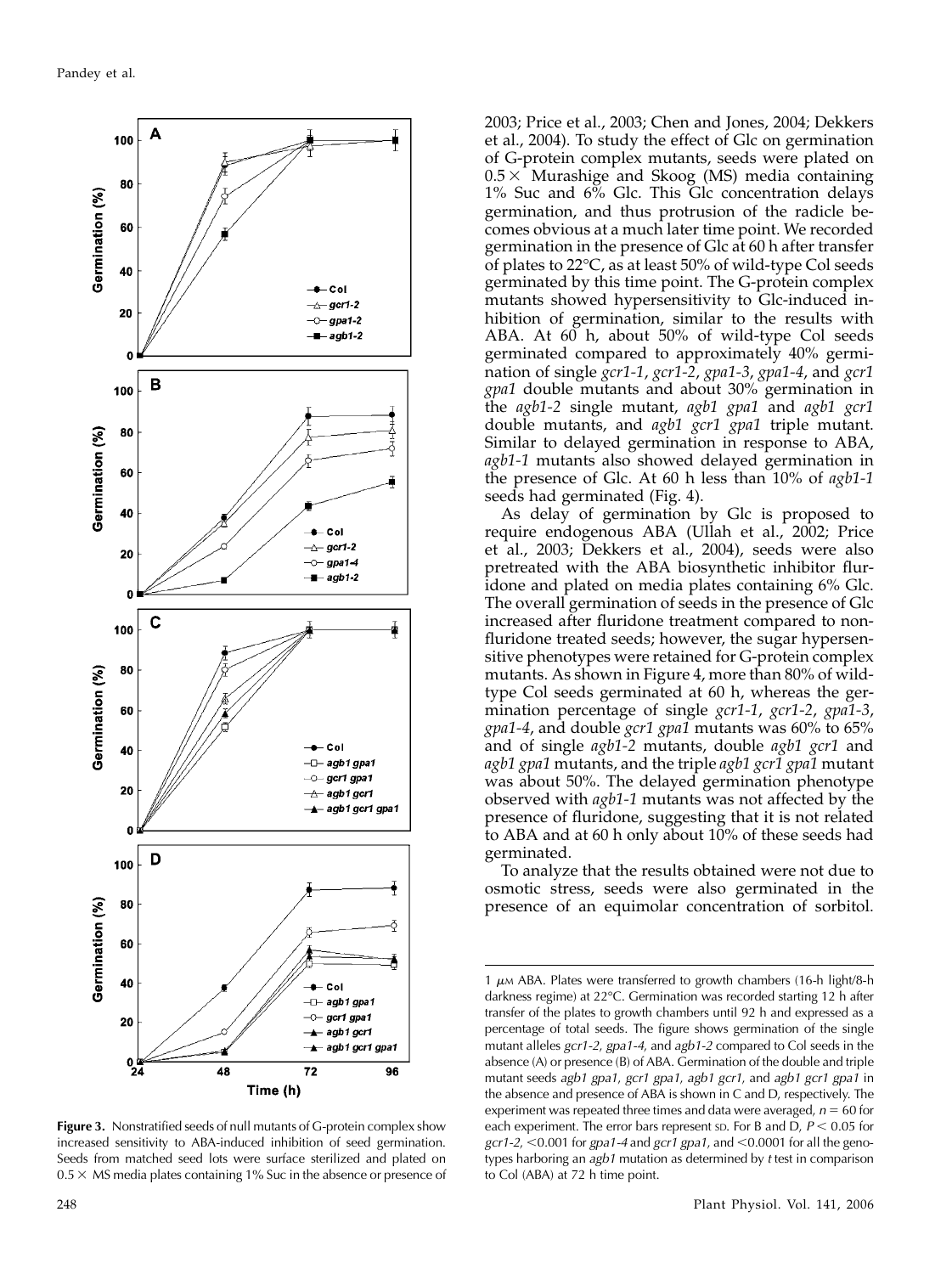

Figure 4. Null mutants of G-protein complex show increased sensitivity to Glc-induced inhibition of seed germination. Seeds from matched seed lots were surface sterilized and pretreated with water or 100  $\mu$ MM fluridone at 4°C in darkness for 48 h. Seeds were washed extensively with water and plated on  $0.5 \times$  MS media plates containing 6% Glc. Germination was recorded at 60 h after transfer to growth chambers at 22 °C. The experiment was repeated three times,  $n = 60$  for each experiment. The error bars represent  $SD$ .  $P < 0.005$  for water pretreated seeds of genotypes lacking GCR1, GPA1, or both, and <0.001 for all genotypes lacking AGB1 compared to Col as determined by t test. For fluridone pretreated seeds,  $P < 0.001$  for all the genotypes (except agb1-1) compared to Col, as determined by t test. For agb1-1 genotype  $P < 0.0001$  relative to Col. Single asterisks (\*) represent significant ( $P$  < 0.005) and double asterisks (\*\*) represent highly significant ( $P$  < 0.001) values.

Germination efficiency of all the mutant seeds was identical to wild-type Col under these conditions (data not shown).

#### Effect of ABA on Postgermination Growth of G-Protein Complex Mutants

Lack of G-protein complex proteins also led to ABA hypersensitivity of postgermination responses (Fig. 5). Similar to the ABA inhibition of germination, the agb1-1 and agb1-2 single mutants, agb1 gcr1 and agb1 gpa1 double mutants, and agb1 gcr1 gpa1 triple mutants were more hypersensitive to ABA-induced growth retardation than the single gcr1-1, gcr1-2, gpa1-3, and gpa1-4 and double gcr1 gpa1 mutants (Fig. 5A). For the sake of clarity, data on only one allele of the single mutants, gcr1 (gcr1-2), gpa1 (gpa1-4), and agb1 (agb1-2), are presented. Similar results were obtained with the second alleles of gcr1 (gcr1-1), gpa1 (gpa1-3), and agb1 (agb1-1). The effect of ABA was visible on agb1, agb1 gcr1, agb1 gpa1, and agb1 gcr1 gpa1 mutants at as low as 0.5  $\mu$ M ABA and at 5  $\mu$ M, the growth of germinated seedlings was completely arrested (data not shown).

In contrast to germination, the later stages of the postgermination growth of G-protein complex mutants was also affected by 0.4 M sorbitol (especially for the agb1-2 mutant and its combinations), possibly showing their differential responsiveness to osmotic stress. After 12 d of growth, all the mutants lacking the  $G\beta$  subunit were very dark green and accumulated large amounts of anthocyanin compared to wild-type Col plants (data not shown).

Inhibition of primary root growth is another classic response mediated by ABA. Presence of ABA affects both cell extensibility and cell division during primary root growth (Finkelstein et al., 2002). Under normal growth and development conditions with no exogenous ABA, the primary roots of all the G-protein complex mutants were not significantly different from the wild-type Col plants from the initial period of postgermination growth until the primary roots were about 3 cm long (Fig. 5B; J.G. Chen and A.M. Jones, unpublished data). However, exogenous ABA treatment affected the primary root growth of the various mutants differentially (Fig. 5B). Interestingly, the effect of ABA on primary root growth of G-protein mutants was dependent on the stage the germinated seeds were transferred to the ABA-containing media plates. Under conditions when seeds were germinated on control MS media for 24 h followed by transfer to 2  $\mu$ M



Figure 5. Effect of ABA on postgermination growth of G-protein complex mutants. Seeds germinated on  $0.5 \times M$ S media were transferred after 24 h to control plates (no ABA) or 1  $\mu$ M ABA-containing media plates under similar growth conditions and growth was recorded after 5 d (A). Representative seedlings from control and ABA-containing plates are shown. B, Percentage reduction in length of primary roots by ABA in different mutant genotypes. Each value represents average length of 20 seedlings. The experiment was repeated twice independently. Data from one experiment are presented. Error bars represent sp. For the difference in root length without and with ABA,  $P < 0.001$ for gcr1, gpa1, and gcr1 gpa1 and <0.0005 for all the genotypes with  $a$ gb1 mutation relative to Col, as determined by  $t$  test. Single asterisks (\*) represent significant  $(<0.005)$  and double asterisks (\*\*) represent highly significant  $(<0.001)$  values.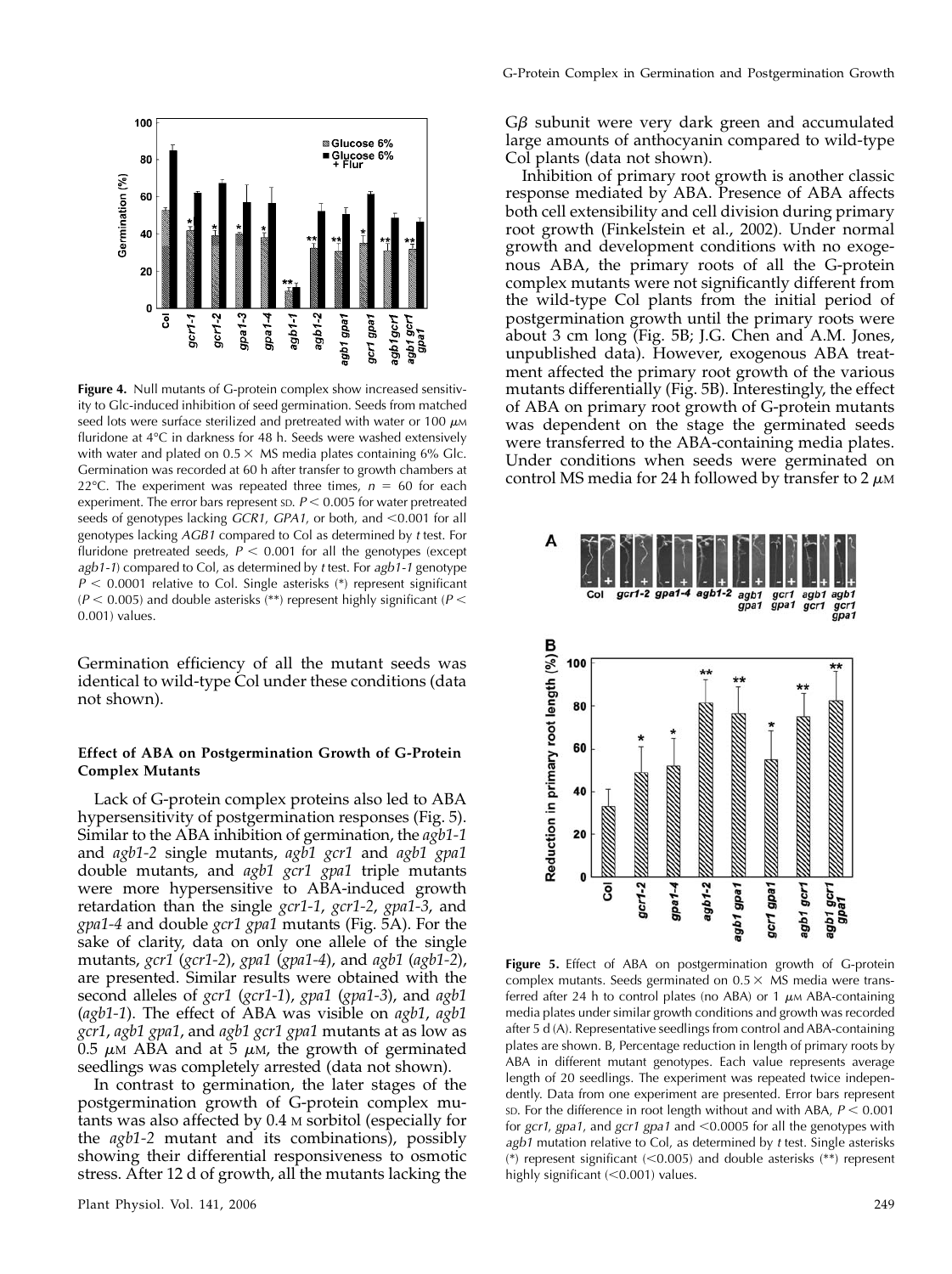ABA-containing media, the primary roots of single gcr1, gpa1, and agb1 mutants as well as all the double and triple mutant combinations showed hypersensitivity to ABA inhibition of primary root elongation compared to wild-type Col plants. After 8 d of growth on media containing  $2 \mu M$  ABA, Col plants showed about 35% reduction in root length compared to plants growing on control media. The inhibition was 50% to 55% for the genotypes lacking either GCR1 and GPA1 alone or in combination, whereas plants lacking the  $G\beta$  subunit (single agb1, double agb1 gpa1, agb1 gcr1, and triple *agb1 gcr1 gpa1* mutants) showed the greatest (80%–85%) reduction in root length (Fig. 5B) compared to the plants growing on control media. Root growth was severely arrested at  $5 \mu M$  ABA. However, if seeds were allowed to grow on the control media for 60 h after transfer to 22°C, and then transferred to the ABAcontaining plates, the primary roots were not as responsive to exogenous ABA. Comparable inhibition of root growth could only be observed at much higher ABA concentrations. Wild-type Col plants showed about 50% reduction in root growth at 20  $\mu$ M ABA, compared to growth on control media at 8 d (Supplemental Fig. 4). Inhibition of primary root length of the G-protein mutants was different under these conditions compared to their growth when transferred to ABA after 24 h postgermination (Fig. 5B). Seedlings lacking GCR1 and GPA1 or both continued showing a slight hypersensitive response to ABA compared to the wild-type Col plants, however, plants lacking the  $G\beta$  subunit (single, double, or triple mutants) were no longer hypersensitive to ABA. In fact, under some conditions, plants lacking AGB1 showed slight insensitivity to ABA compared to Col roots (Supplemental Fig. 4). This altered sensitivity to ABA under different conditions could be a developmental stage-dependent phenomenon. Although the primary root lengths of all the G-protein mutants are not significantly different during early development until the roots are about 3 cm long (Supplemental Fig. 4, control), during later stages, plants lacking a functional AGB1 gene have a higher rate of root growth compared to wild-type Col plants (J.G. Chen and A.M. Jones, unpublished data), leading to longer primary roots in these mutants. Thus it appears that once the seeds pass the postgermination stage, an increased rate of root growth, independent of ABA, compensates for the ABA hypersensitivity observed with younger seedlings of mutants lacking AGB1. Alternatively, the specific functional role of AGB1 in root ABA signaling may change with seedling age.

Development of lateral roots in Arabidopsis is dependent on the integration of signals from auxin, ABA, and nutrient availability (Casimiro et al., 2003). However, whether ABA inhibition of lateral root formation is altered or affected in G-protein complex mutants has not been evaluated. As seen in Figure 6, on control media, all the mutant plants lacking the  $G\beta$  subunit had almost 200% more and longer lateral roots compared to wild-type plants (an average of 10.8 lateral



Figure 6. Inhibition of lateral root growth in G-protein complex null mutants by ABA. Seeds germinated on  $0.5 \times$  MS plates were transferred after 60 h to control plates (no ABA) or plates containing 2  $\mu$ M ABA and seedlings were allowed to grow vertically for 12 d under 16-h light/8-h dark condition. Number of lateral roots was counted. Figure shows number of lateral roots in different genotypes in presence or absence of ABA. Inset shows representative Col and agb1-2 mutant seedlings without or with 2  $\mu$ M ABA treatment. Each experiment represents the average value from 40 seedlings. The experiment was repeated twice independently and data were averaged. Error bars represent sp. For difference in number of lateral roots without and with ABA,  $P > 0.5$  for gcr1, gpa1, and gcr1 gpa1 and <0.0005 for all the genotypes with agb1 mutation relative to Col, as determined by t test.

roots in Col compared to an average of 21.8 lateral roots in mutant plants lacking the  $G\beta$  subunit). Plants lacking the  $G\beta$  subunit also had more adventitious roots compared to the wild type. The lateral root number of single gcr1, gpa1, and the double gcr1 gpa1 mutants were not significantly different from the wildtype Col plants. The *gpa1* phenotype is different from what has been reported previously (Ullah et al., 2003); this could be due to ecotypical differences (ecotype Wassilewskija versus Col) or due to different growth conditions used.

The presence of 2  $\mu$ M ABA drastically affected the number of lateral roots and all the plants showed very few (approximately 2 lateral roots/cm of primary root) lateral roots irrespective of the genotype (Fig. 6). Thus, due to the initial difference in the number of lateral roots, the changes were more significant in the genotypes lacking the G $\beta$  subunit (Fig. 6). The reduction in number of lateral roots was about 50% for the Col and gcr1, gpa1, and gcr1 gpa1 mutant plants compared to more than 80% inhibition for the mutant plants lacking the  $G\beta$  subunit. Phenotypes of typical Col and  $a\alpha\beta$ 1-2 plants in the absence and presence of ABA are shown in Figure 6 (inset).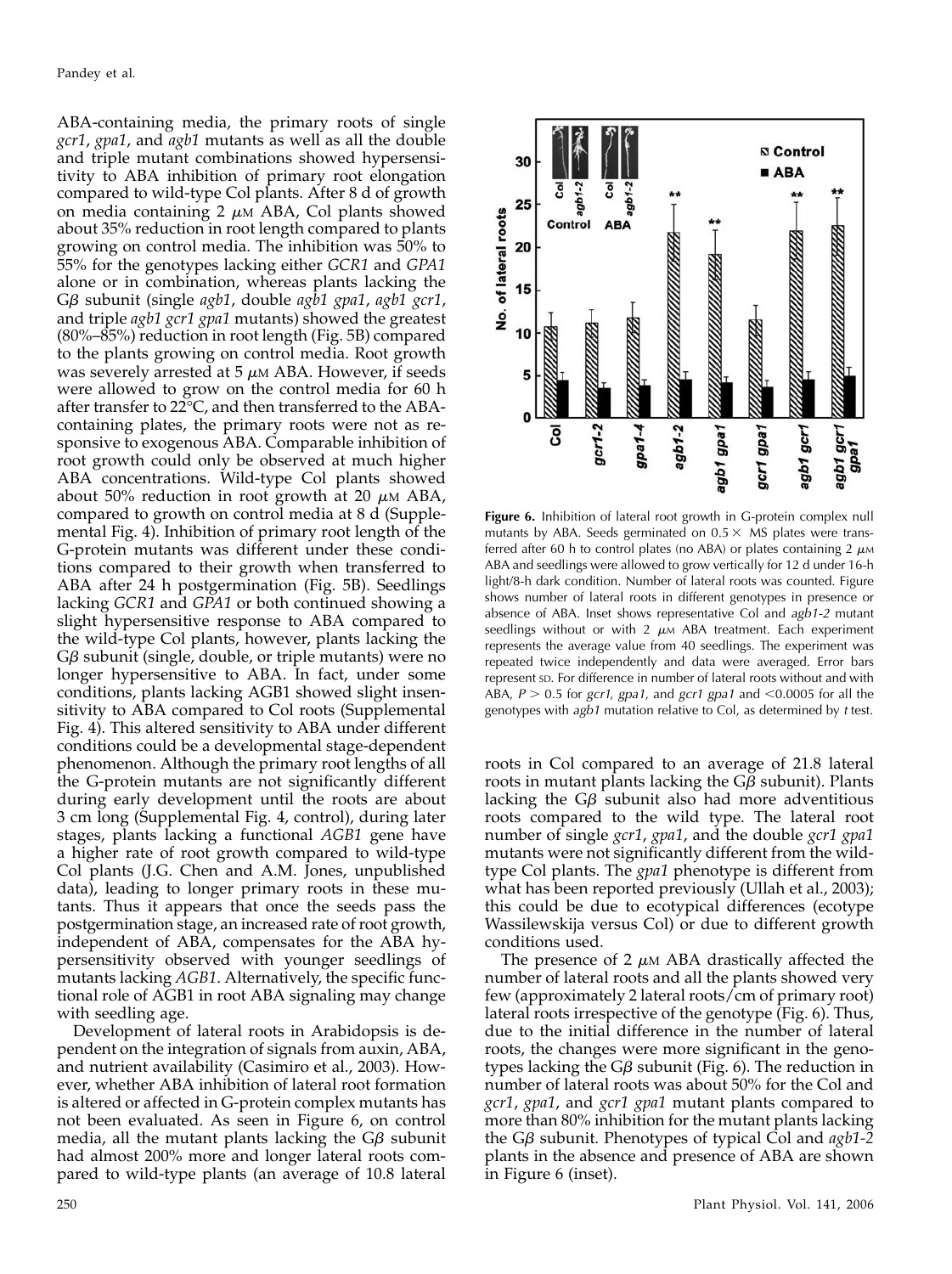We extended the work of Ullah et al. (2003) by showing that ABA inhibition of lateral root formation was independent of exogenous auxin. In the presence of 100 nM exogenous napthalene-1-acetic acid (NAA), the wild-type Col as well as mutant plants developed approximately 4 times more lateral roots (Fig. 7A). However, 1  $\mu$ M ABA inhibited lateral root formation even in the presence of NAA (De Smet et al., 2003). It should be noted that the plants remained responsive to NAA in the presence of ABA, as shown by a reduction in length of primary roots in 100 nm NAA compared to



Figure 7. Effect of ABA in the presence of auxin on lateral root formation in G-protein complex mutants. Seeds germinated on  $0.5 \times$ MS plates were transferred after 60 h to control plates (no ABA) or  $0.5 \times$  MS plates containing 2  $\mu$ M ABA, 100 nM NAA, or both. Seedlings were allowed to grow vertically for 12 d in 16-h light/8-h dark condition and number of lateral roots (A) as well as length of primary root (B) was measured. Each experiment represents the average value from 40 seedlings. The experiment was repeated twice independently and data were averaged. Error bars represent SD. For number of lateral roots in the presence of NAA,  $P > 0.5$  for gcr1, gpa1, and gcr1 gpa1 and  $<$  0.0001 for all the genotypes with agb1 mutation, relative to Col. For number of lateral roots in the presence of ABA alone or both NAA  $+$ ABA,  $P < 0.0001$  for all the genotypes compared to in the presence of NAA alone and  $P > 0.5$  for all genotypes relative to Col as determined by t test. For inhibition of primary root length in the presence of NAA or ABA, relative to control media  $P < 0.001$  for all the genotypes. In the presence of both NAA and ABA,  $P > 0.5$  for gcr1, gpa1, and gcr1 gpa1 and  $P < 0.001$  for all the genotypes lacking  $a$ gb1 subunit, compared to Col as determined by  $t$  test. Single asterisks  $(*)$  represent significant  $(<$  0.005) and double asterisks (\*\*) represent highly significant ( $<$  0.001) values.

no NAA treatments (Fig. 7B). NAA sensitized roots lacking AGB1 to ABA. When AGB1 was absent, root growth was inhibited approximately 3-fold by exogenous ABA.

#### G-Protein Complex Mutants Are Hypersensitive to ABA Induction of Gene Expression

A number of genes serve as molecular markers for ABA and stress-responsive pathways in plants. Genes such as Kin1 and Rd29A are responsive to a number of different stresses, whereas genes like Rab18 are more exclusively regulated by ABA (Ghelis et al., 2000). Since in this study the G-protein complex mutants showed hypersensitivity to a number of ABA-regulated responses, we investigated the expression profiles of key stress- and ABA-regulated genes (Seki et al., 2002). To accurately compare responses of all genotypes under current experimental conditions (including gcr1, which was previously analyzed under slightly different conditions; Pandey and Assmann, 2004), all genotypes were grown under identical conditions to the postgermination stage. For the Rab18 gene (Fig. 8), the mutants lacking AGB1 showed significantly more hypersensitivity to ABA induction of gene expression (approximately 250-fold) compared to the gcr1, gpa1, or gcr1 gpa1 double mutant plants (approximately 75- to 100-fold) or wild-type Col plants (approximately 50-fold), consistent with our observations on germination and postgermination growth. However for other genes, while in general the increase in transcript level of a given gene was greater in the G-protein complex mutant plants compared to Col plants, each gene had its own distinctive expression profile. For example, for the Rd29A gene (Fig. 8), gcr1 mutants showed only 2-fold more expression compared to Col plants (approximately 10-fold induction by ABA in both gcr1 mutants compared to approximately 5-fold induction in Col), whereas all the other mutant genotypes showed approximately 20- to 25-fold induction in the presence of ABA. Data obtained with other genes tested are summarized in Table I.

#### DISCUSSION

#### Interaction of G-Protein Complex Components during Seed Germination

Seed germination involves a complex interplay of positive and negative regulatory signals. Of particular interest is the antagonism between the phytohormones GA and ABA (Koornneef et al., 2002). Genetic screens performed in past years have shown that in many cases the same loci are involved in responsiveness to multiple signals, e.g. aba mutants have been obtained in screens for suppressors of nongerminating GAdeficient lines and screens designed to obtain sugarinsensitive mutants have identified abi mutant alleles (Finkelstein et al., 2002 and refs. therein).

Mutation of the  $Ga$  genes of Arabidopsis and rice (Oryza sativa) has shown a role for  $G\alpha$  in GA signaling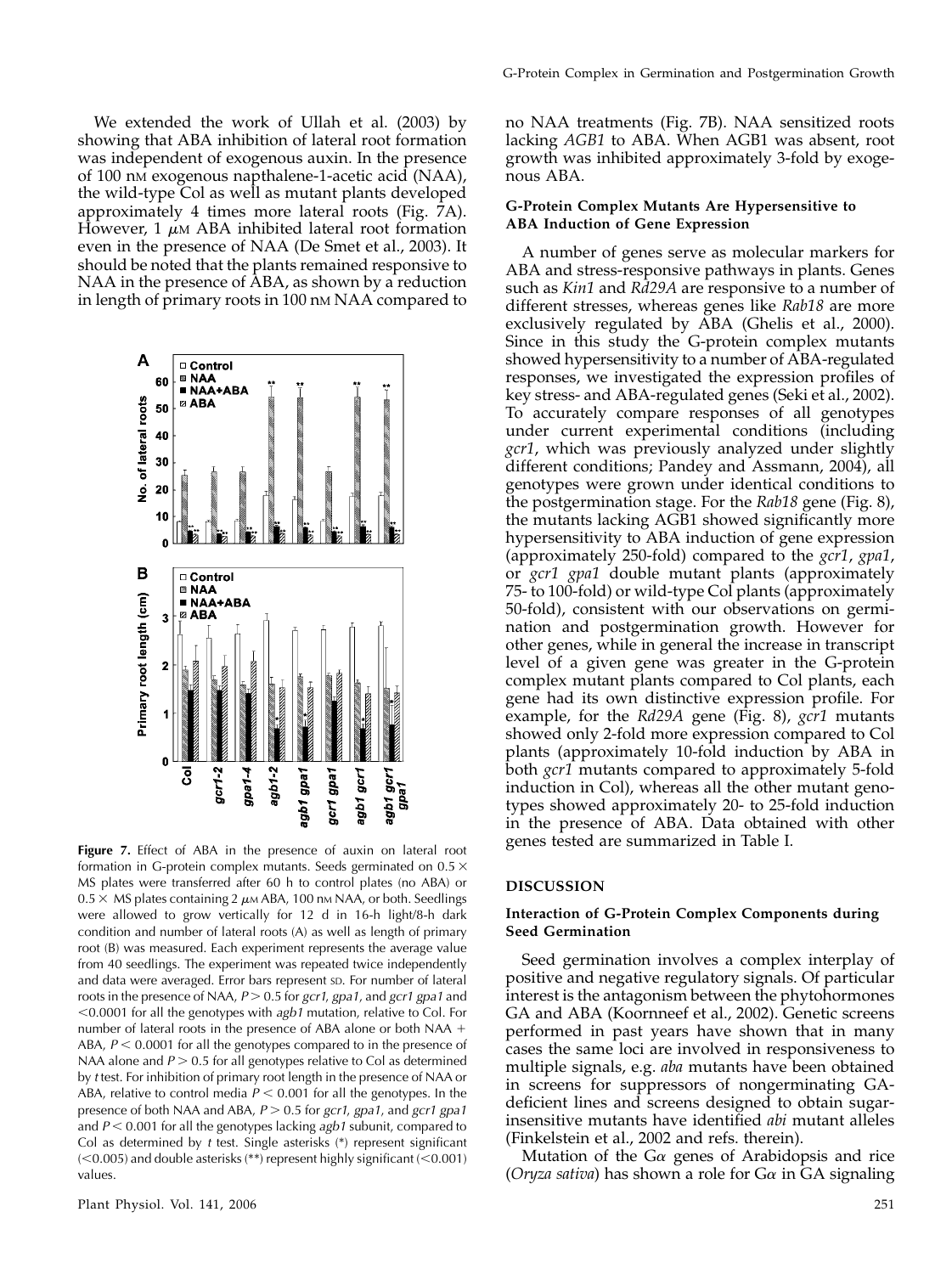

**Figure 8.** Expression of stress-induced genes in G-protein complex null mutants by ABA. Five-day-old seedlings were treated with ethanol (control) or 100  $\mu$ M ABA for 1 h and cDNA was synthesized. cDNA was used for real-time PCR in the presence of SYBR-green dye. Data are expressed as fold change in response to ABA based on  $2^{-\Delta\Delta}$  Ct values ( $\Delta\Delta$  Ct =  $\Delta$  Ct specific gene expression -  $\Delta$  Ct Actin gene expression). The experiment was repeated three times and data were averaged. Error bars represent  $SD$ . Single asterisks  $(*)$  represent significant ( $< 0.005$ ) and double asterisks  $(**)$  represent highly significant  $(<0.001)$  values for change in ABA-induced gene expression compared to Col as determined by  $t$  test.

(Ueguchi-Tanaka et al., 2000; Ullah et al, 2002; Chen et al., 2004) and Arabidopsis  $G_{\alpha}$  mutants also show moderate ABA hypersensitivity in seed germination (Ullah et al., 2002; Lapik and Kaufman, 2003). The data presented in this report augment our knowledge about the roles of the G-protein complex proteins in responses to two negative germination signals: ABA and Glc. Loss of either GPA1 or AGB1 confers ABA and Glc hypersensitivity (Figs. 2–4), suggesting that in wild-type plants both subunits participate in inhibiting relay of these negative germination signals. Since embryonic ABA induces dormancy, whereas externally applied ABA affects seed development and germination, in the nonstratified seeds both these factors play a role together leading to higher hypersensitivity for individual genotypes, compared to the stratified seeds (Leubner-Metzger, 2003). Lack of the AGB1 subunit makes the seeds somewhat more hypersensitive to ABA and Glc compared to lack of the GPA1 subunit alone (Figs. 2 and 3), and the phenotype of the *agb1 gpa1* double mutant is more similar to that of *agb1* than to that of *gpa1*. One interpretation of the epistasis analyses is that AGB1 acts downstream of GPA1 in this signaling pathway, rather than at the same level, as in the classic paradigm of G-protein signaling. Our data, however, show that the GPA1 transcript or protein could not be detected prior to germination (Fig. 1) in the stratified seeds, although low levels of GPA1 transcript and protein were present in nonstratified seeds. Available public microarray data show that GPA1 transcript is undetectable in stage 10 seeds (the green cotyledon stage of embryogenesis), which is the final stage of seed development preceding desiccation (Bowman, 1994). In ecotype Landsberg erecta of Arabidopsis (Ler) seeds, GPA1 transcript is present in dry seeds and during imbibition, and is moderately down-regulated by cold treatment (Ler seeds, 4°C versus 22°C; www.genevestigator.ethz.ch). Currently there are no public data available that compare the exact conditions under which we tested GPA1 expression levels; however, our data indicate that GPA1 levels in Col seeds are down-regulated by the stratification treatment, which would be consistent with the down-regulation by cold observed in Ler seeds.

Absence of GPA1 during germination of stratified seeds raises the interesting possibility that the role of GPA1 during germination could result from an inherited epigenetic effect of the presence or absence of GPA1 on the expression of other genes whose products subsequently regulate germination (Baroux et al., 2002). It is interesting to note that at least one of the mammalian G $\alpha$  genes, Gnasx1, has been shown itself to be subject to imprinting, and that loss of appropriate imprinting results in the human disease pseudohypoparathyroidism (Weinstein et al., 2002; Liu et al., 2005). Alternatively, the effects of the absence of GPA1 on seed germination could result from a parental effect such as altered seed provisioning or altered seed coat properties (Finkelstein, 1994; Zhang, 1998; Munir et al., 2001; Delphi and Mutikainen, 2003) in the gpa1 lines.

Free  $G\beta\gamma$  subunits may have a more direct role, as AGB1 transcripts could be detected throughout the germination process, and plants harboring lesions in AGB1 showed the strongest phenotype. ABA treatment did not affect the transcript levels of GCR1, GPA1, or AGB1 during germination (Fig. 1C), suggesting that the differential response of G-protein mutants versus wild type in ABA regulation of seed germination does not result from ABA control of subunit abundance.

Table I. Expression of some stress-induced genes in G-protein complex null mutants by ABA

Values shown here represent ratio of change in expression of a gene in G-protein complex mutant relative to change in expression of the gene in wild-type Col plants (always defined as  $+$ ). The experiment was repeated three times and data were averaged. Fold change values between 1 and 2 are represented by  $++$ , between 2 and 3 are represented by  $+++$ , between 3 and 4 are represented by  $+++$ , and values corresponding to 4 and above are represented by  $+++++$ .

| Genotype             | FRD <sub>10</sub> | COR47               | Dreb <sub>2</sub> A | AB13             | ABI5    |
|----------------------|-------------------|---------------------|---------------------|------------------|---------|
| Col                  | $^{+}$            | $^{+}$              | $^+$                |                  | $^+$    |
| $gcr1-2$             | $++$              | $++$                | $++$                | $++$             | $+ + +$ |
| $gpa1-4$             | $++$              | $+ + +$             | $+++++$             | $+ +$            | $++$    |
| $a$ gb1-2            | $++++++++$        |                     |                     | +++++ +++++ ++++ |         |
| agb1 gpa1            | $+ + +$           | $++++$              | $+++++$             | $++$             | $++$    |
| gcr1 gpa1            | $++$              | $+ + +$             | $+ +$               | $++$             | $+++$   |
| agb1 gcr1            | $++ +$            | $+ + + + + + + + +$ |                     | $++$             | $+++++$ |
| agb1 gcr1 gpa1 + + + |                   | $+ + +$             | $+ + +$             | $+++++$          | $+ +$   |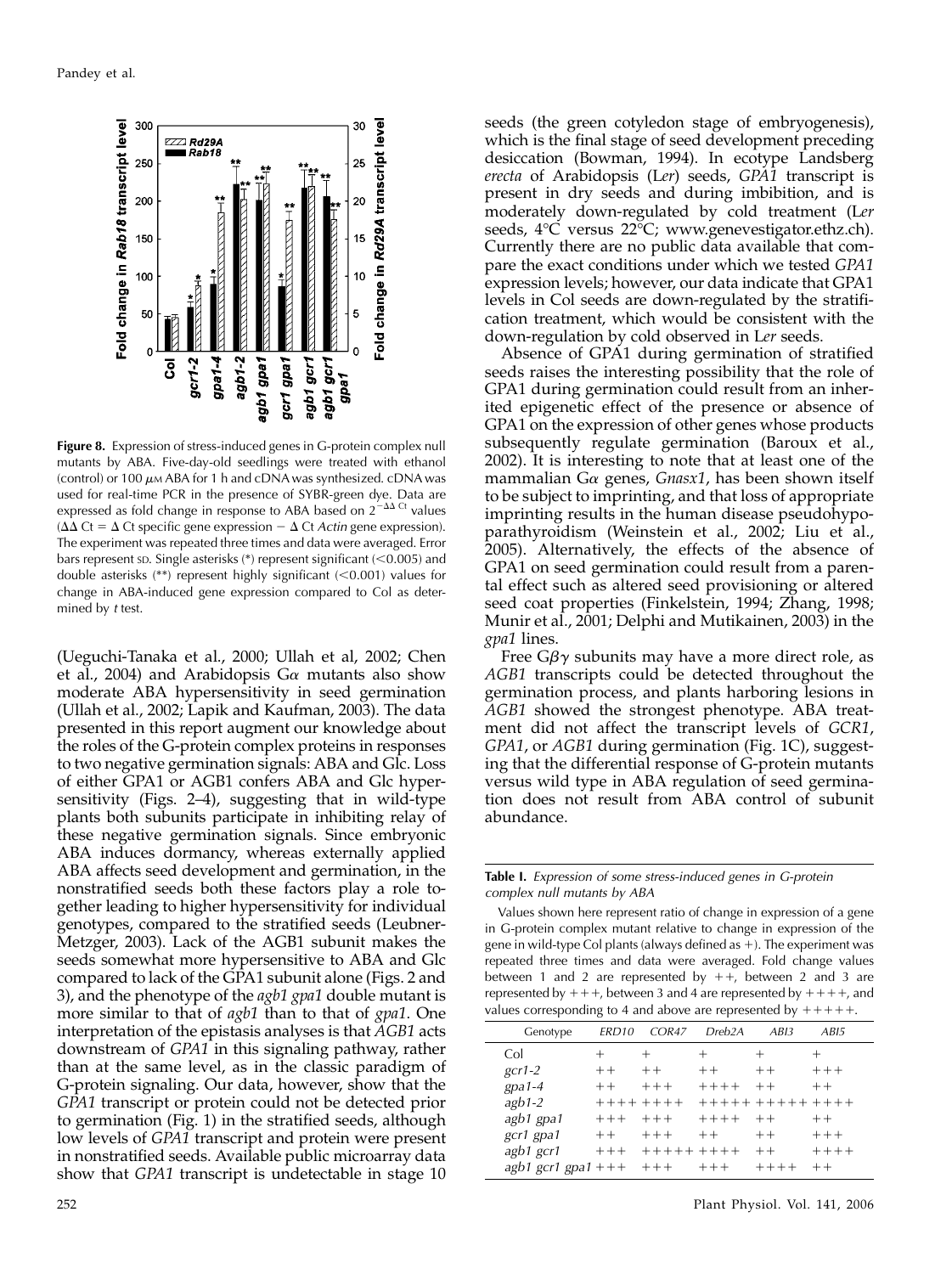Lack of GCR1 also leads to ABA and Glc hypersensitivity of seed germination (Figs. 2–4), whereas overexpression of GCR1 causes reduced seed dormancy (Colucci et al., 2002). According to the classical scenario for G-protein cycling, whereby GPA1 and AGB1 function downstream of the GPCR, one would predict by epistasis analysis that addition of the gcr1 mutation would not alter the phenotypes of the *gpa1* and the agb1 mutants. This prediction was supported: the gcr1 gpa1 double mutant exhibited the gpa1 phenotype while the agb1 gcr1 and agb1 gcr1 gpa1 mutants exhibited the  $a\alpha b1$  phenotype (Figs. 2–4). Thus for ABA and Glc repression of germination, GCR1, GPA1, and AGB1 all act in the same pathway. By contrast, for GA and BR regulation of seed germination, GCR1 and the heterotrimer seemingly act in separable, parallel pathways (Chen et al., 2004). Therefore, our results demonstrate that even in a single developmental process (germination) and in the same cell/tissue type, the components of the G-protein signaling complex can show different genetic interactions depending on the nature of the initial hormonal stimulus. Additionally, our results indicate a positive coupling between GCR1 and the G-protein subunits in ABA regulation of seed germination. This result is opposite to the negative coupling found in guard cells, where gpa1 mutation confers reduced ABA sensitivity and gcr1 mutation confers enhanced ABA sensitivity (Pandey and Assmann, 2004), indicating that for the same upstream signal (ABA) the regulatory role of GCR1 is cell and tissue dependent.

## Interaction of G-Protein Complex Components during Postgermination Growth and Early Seedling Development

Genetic interaction between G-protein complex components was also observed for postgermination growth responses mediated by ABA, such as reduction in primary root length (Fig. 5). The predominance of the agb1 mutation in conferring a strong phenotype is similar to the result obtained for seed germination, at least under the conditions when germinated seeds are exposed to exogenous ABA. However, if the seeds are allowed to grow on control media until the postgermination growth is complete, and then exposed to exogenous ABA, seedlings lacking either GCR1, GPA1, or both (gcr1 gpa1 double mutant) continue to show ABA hypersensitivity but not the seedlings lacking AGB1. Moreover, the predominance of AGB1 in regulating the root length is also not observed in seedlings that have completed postgermination growth on ABA-free media (Supplemental Fig. 4). Interestingly, in the young seedlings, unlike in pregermination and newly germinated seeds, GPA1 protein is expressed (compare with Figs.1B, 2D, and 3D). These results thus imply that during germination and early postgermination growth,  $G\beta$  (or more likely the  $G\beta\gamma$  dimer) is primarily responsible for the negative regulation of ABA/Glc response (i.e. the inhibi-

tion of an inhibitor). However, the scenario for the young seedling differs, possibly indicating that  $Ga$ acts as the primary transducer of the ABA signal at this stage, with  $G\beta$  or  $G\beta\gamma$  acting via interaction with  $G\alpha$ . Thus, the primary transducer of ABA signal may differ in different developmental stages of the same tissue/ organ, a conclusion also supported by comparison of the data in Figure 5 and Supplemental Figure 4.

How might loss of G $\alpha$  affect signaling via G $\beta\gamma$  in germinating seeds, especially given that, once the G protein is activated,  $G\alpha$  is not thought to physically interact with  $G\beta\gamma$ ? One possible model is that the signal is indeed primarily transduced by  $G\beta\gamma$ , but the transduction occurs when  $G\beta\gamma$  is in the intact heterotrimer, a geometry in which the absence of  $G\alpha$  could interfere with  $G\beta\gamma$  achieving its appropriate signaling conformation. Such a scenario is thought to be rare for metazoan G-protein signaling, but has been described for yeast, with a nondissociable heterotrimer (Klein et al., 2000; Levitzki and Klein, 2002). An alternative model is that loss of  $G\alpha$  results in mislocalization of G $\beta$  and thus reduced efficiency of G $\beta\gamma$  signaling. Further research is required to distinguish between these possibilities.

During the formation of lateral roots, both ABA and auxin integrate the signals for cell division and cell expansion (Friml et al., 2002; Casimiro et al., 2003; Ullah et al., 2003). In the absence of ABA, all the plants lacking AGB1 (agb1, agb1 gpa1, agb1 gcr1, and agb1 gcr1 gpa1) showed increased lateral root formation, compared to wild type, regardless of whether or not auxin was applied. ABA strongly inhibited the formation of lateral roots in the presence of auxin although plants retain their ability to respond to auxin (Fig. 7B) and this is true for both wild type and mutants. Because the mutants lacking *agb1* have the greatest number of lateral roots, the percent reduction of lateral roots by ABA is greatest in these genotypes, even though the absolute number of lateral roots under plus ABA conditions is similar across all nine genotypes. This implies that either the role of G proteins during ABA inhibition of lateral root formation is upstream of their role during auxin promotion of lateral root formation or that ABA inhibition of lateral root development is parallel and independent of auxin effects on this process. De Smet et al. (2003) have also provided evidence for a checkpoint in lateral root development that is auxin independent and ABA sensitive.

### Regulation of ABA-Induced Gene Expression in G-Protein Complex Mutants during Postgermination Growth and Development

In general, the plants lacking one or more subunits of the G-protein complex showed hypersensitivity to ABA in transcript abundance compared to the Col plants (Table I), confirming the previously suggested role of GCR1 as a G-protein-coupled negative regulator of ABA induction of gene expression during postgermination growth (Assmann, 2004), and indicating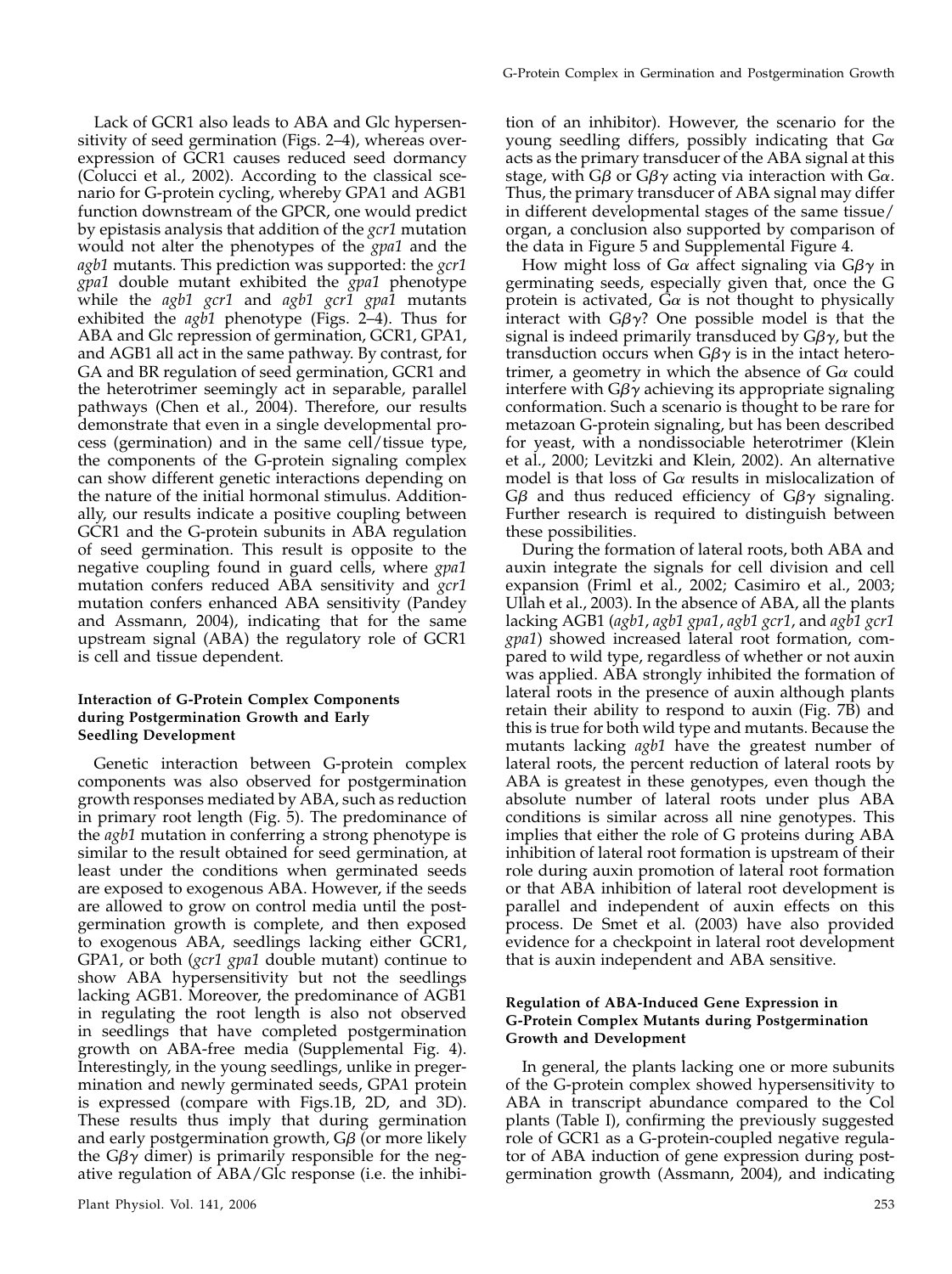that GPA1 and AGB1 are also negative regulators. However, unlike the above-described phenotypic analyses, the overall picture for transcript levels does not show uniformly greater ABA response in mutants containing the agb1 mutation; rather the effect of the G-protein complex mutation on transcript level seems to be gene specific (Fig. 8; Table I). This lack of direct correlation between the gene expression data versus other phenotypic data could be due to the use of whole seedlings for gene expression analyses, thus precluding observation of any tissue-specific effects, or due to involvement of posttranscriptional regulation during ABA signaling. Interestingly, the ABI3 and ABI5 transcription factors show higher expression in the G-protein mutants than in the wild-type plants (Table I). ABI3/ ABI5 factors are an interaction point between these ABA and auxin signaling pathways (Suzuki et al., 2001; Brady et al., 2003). These proteins, however, act at the level of transcription and the integration of these two signals may be an earlier event. We propose that G proteins might be the nodal points for such signal convergence (Assmann, 2004).

#### Signaling Mechanisms of G-Protein Complex Components in Arabidopsis

Despite the reduced set of G-protein components in plants compared with mammalian systems (Jones and Assmann, 2004), G-protein involvement has now been shown in a multitude of processes including cell division (Ullah et al., 2001; Chen et al., 2003), ion channel regulation (Wang et al., 2001; Coursol et al., 2003), seed germination (Ullah et al., 2002), biotic and abiotic stress responses (Joo et al., 2005; Llorente et al., 2005; Trusov et al., 2006), and blue light-mediated response (Warpeha et al., 2006). Combining previous work using null mutants of the Arabidopsis G-protein complex components and the new observations in this manuscript leads to the emergence of several scenarios. (1) For some phenotypes, e.g. leaf shape, loss of either *gpa1* or *agb1* results in a similar phenotype. This could occur in at least three ways. First, the response may be transduced by the G $\alpha$  subunit (GPA1). In this case, loss of the  $G\beta$  subunit (AGB1) can have a phenotypically similar effect to loss of  $G\alpha$  when loss of  $G\beta$ results in improper  $G\alpha$  localization and/or proteinprotein interaction; this is commonly observed in animal systems (Evanko et al., 2000; Schwindinger and Robishaw, 2001; Cabrera-Vera et al., 2003). Second, the response may be requisitely mediated by both GPA1 and AGB1 interactions with downstream effectors, in a manner such that loss of just one of these subunits is sufficient to confer the mutant phenotype. Third, the response may be, unconventionally, transduced by the intact heterotrimer (Levitzki and Klein, 2002). (2) Some phenomena, such as root mass of adult plants (Ullah et al., 2003), show opposite responses to loss of GPA1 versus AGB1. This result is interpreted to signify that loss of GPA1 increases the abundance of free  $G\beta\gamma$  subunits available to interact with down-

stream effectors (Offermanns and Simon, 1998; Mirshahi et al., 2002) while loss of AGB1 de facto prevents such interactions. (3) Some phenomena support functional coupling of GCR1 with GPA1, while others do not. Our previous work has shown that phenotypes of single *gpa1* and *gcr1* mutants could be opposite, supporting negative regulation of GPA1 by GCR1 (Pandey and Assmann, 2004), possibly independent (e.g. GA- and BR-related seed germination phenotypes; Chen et al., 2004), or similar, supporting positive coupling between GCR1 and GPA1 (e.g. ABA- and sugar-related germination phenotypes; this article). These studies emphasize that, given the limited number of heterotrimeric G-protein components in plants, the interaction between these components within the cell-specific environment and developmental stage appears to be paramount in determining the explicit nature of signal-response coupling.

#### MATERIALS AND METHODS

## Plant Material

All the mutants used in this study were in the Col background and have been described previously (Lease et al., 2001; Jones et al., 2003; Ullah et al., 2003; Chen et al., 2004). The single mutant alleles used for this study were gcr1-1, gcr1-2, gpa1-3, gpa1-4, agb1-1, and agb1-2. The gcr1-2, gpa1-4, and agb1-2 alleles were used for generating double mutants between gcr1 gpa1, agb1 gcr1, agb1 gpa1, and a triple mutant agb1 gcr1 gpa1. The locus identifier for GCR1 is At1g48270, for GPA1 is At2g26300, and for AGB1 is At4g34460.

#### Seed Germination Assays

The germination capacity of seeds is greatly influenced by temperature, humidity, light, chilling (stratification), and storage conditions (Bewley, 1997). Thus, all these factors must be controlled in comparative studies on germination. For this study we used seed lots that were produced, harvested, and stored under identical conditions for 6 months before the experiments. Sixty seeds from each genotype, wild-type Col, gcr1-1, gcr1-2, gpa1-3, gpa1-4, agb1-1, agb1-2 single mutants, and agb1 gpa1, gcr1 gpa1, agb1 gcr1, and agb1 gcr1 gpa1 plants were plated on the same plate (150 mm). In all cases, seeds were surface sterilized and sown on  $0.8\%$  agar (Sigma) containing  $0.5 \times$  MS salts (Sigma), and  $1\%$  (w/v) Suc, chilled at  $4^{\circ}$ C in the dark for  $48$  h (stratified), and germinated at 22°C, in 16-h light/8-h dark conditions (light intensity 120  $\mu$ mol·m<sup>-2</sup>·s<sup>-1</sup>), or directly moved to a 22°C, 16-h light/8-h dark regime (nonstratified). For ABA (AG Scientific) treatments, indicated quantities of ABA were also included in the MS media. To study the effect of sugars, seeds were germinated on the same media combination, also containing 6% (w/v) Glc (equivalent to 0.33 M Glc) or 0.4 M sorbitol. To study the effect of fluridone (Flur, Chem Service), an inhibitor of ABA biosynthesis, seeds were surface sterilized and pretreated with 100  $\mu$ M Flur and 0.01% (v/v) Tween 20 (Sigma) for 48 h in darkness. As a control, seeds were pretreated with water under identical conditions. Seeds were then washed extensively with water and sown on plates with desired media combinations. Germination is defined here as an emergence of the radicle through the seed coat. Postgermination growth was recorded after 5 d of growth on the indicated media combinations. The experiments were repeated at least twice. The data shown are averages of all the experiments  $\pm$  sD, unless stated otherwise.

#### Root Growth Assays

Seeds were germinated on MS media plates as described above and transferred to plates without (control) or with ABA and/or NAA (Sigma), 24 or 60 h after transfer to 22-C. For inhibition of primary root growth by ABA or NAA, seedlings were grown vertically in 16-h light/8-h dark conditions and root lengths were recorded after 8 d. For inhibition of lateral root growth, the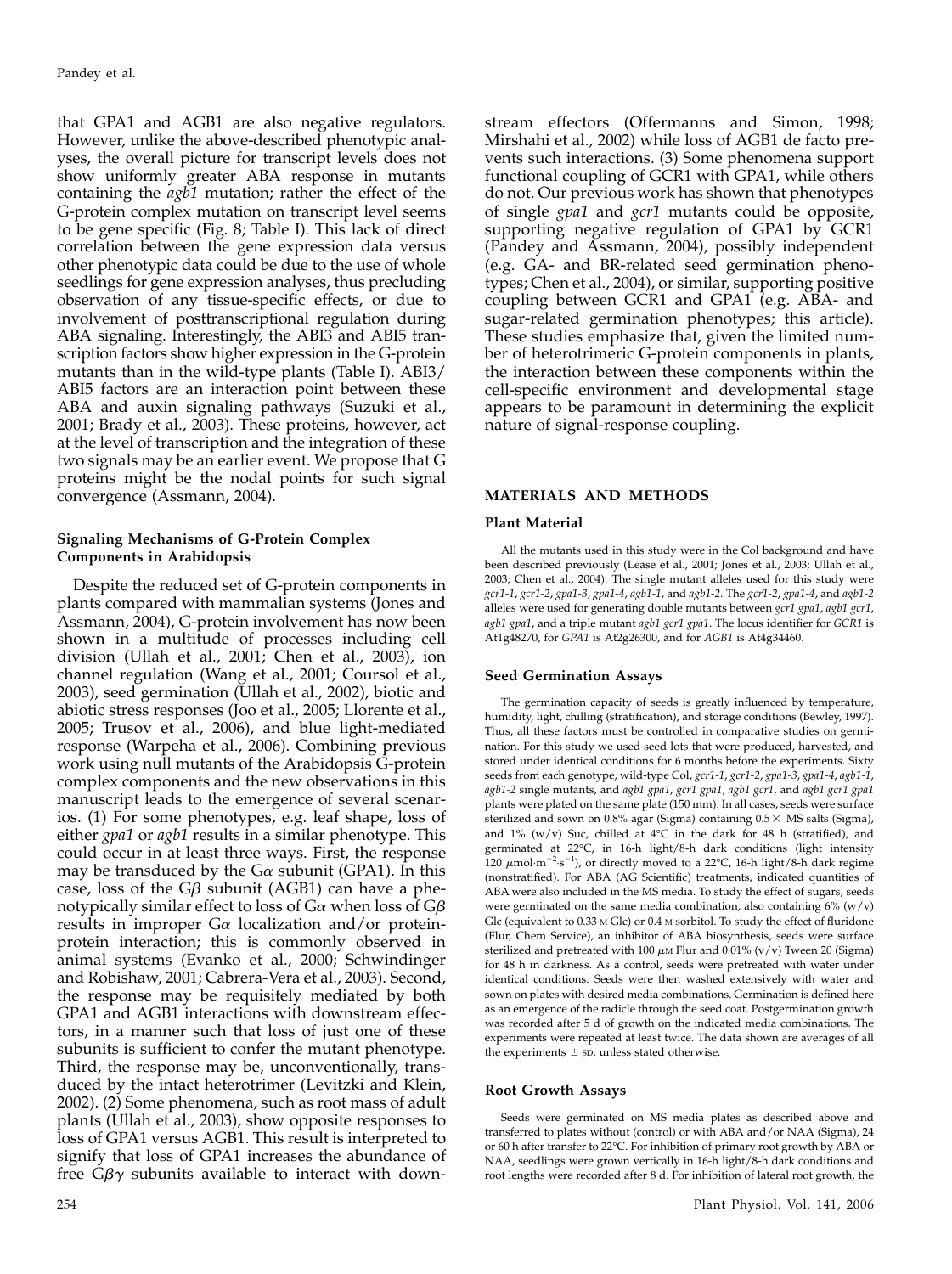number of lateral roots and developing primordia was counted after 12 d of growth on control, ABA, or NAA plates under a dissecting microscope.

#### Expression Studies by Relative, Quantitative Reverse Transcription-PCR

To study the expression of GCR1, GPA1, and AGB1 during germination, seeds were frozen at different time points. Total RNA was isolated and reverse transcriptase, real-time quantitative PCR was performed essentially according to Pandey and Assmann (2004). To study the effects of ABA on gene expression, 5-d-old Arabidopsis (Arabidopsis thaliana) seedlings (postgermination stage) were treated with 100  $\mu$ M ABA (stock solution in ethanol) or sterile distilled water containing equimolar concentration of ethanol, and seedlings were harvested 1 h later. The sequences of primers used for amplification were as follows: GCR1 forward (5'-atgggcattcggcattatta-3') and GCR1 reverse (5'-tggaagccatcgatatagcc-3'); GPA1 forward (5'-atgagaatacacacgctgct-3') and GPA1 reverse (5'-tctgatagacattggcatga-3'); AGB1 forward (5'-tctggtaccggaatggctgtc-3') and AGB1 reverse (5'-ttcgttggatcctcttcaaat-3'); RD29A forward (5'-atcacttggctccactgttgttc-3') and RD29A reverse (5'-acaaaacacacataaacatccaaagt-3'); RAB18 forward (5'-cagcagcagtatgacgagta-3') and RAB18 reverse (5'-cagttccaaagccttcagtc-3'); DREB2A forward (5'-aaggtaaaggaggaccagag-3') and DREB2A reverse (5'-acacaaccaggagtctcaac-3'); ERD10 forward (5'-tctctgaaccagagtcgttt-3') and ERD10 reverse (5'-cttcttctcaccgtcttcac-3'); ABI3 forward (5'-aattaccgccagtgatggag-3') and ABI3 reverse (5'-aaaacgatccttccgaggtt-3'); ABI5 forward (5'-acctaatccaaacccgaacc-3') and ABI5 reverse (5'-agcaaacacctgcctgaact-3'); MPK3 forward (5'-tcacaatgaggatgcgaaaa-3') and MPK3 reverse (5'-attcgggtcgtgcaatttag-3'); and MPK5 forward (5'-gcgaaggaaattgaatcagc-3') and MPK5 reverse (5'-tcgcaatctcttcgtgtgtc-3'). Amplification of ACTIN2/8 (forward primer 5'-ggtaacattgtgctcagtggtgg-3' and reverse primer 5'-aacgaccttaatcttcatgctgc-3') genes was used as an internal control (Charrier et al., 2002).

#### Protein Extraction and Western Blotting

Protein extraction and western blotting with anti-GPA1 antibodies was performed essentially according to Pandey and Assmann (2004).

#### ACKNOWLEDGMENTS

We thank Dr. Lei Ding for important discussions regarding the root growth experiments and Liza Wilson for excellent technical assistance.

Received February 10, 2006; revised March 17, 2006; accepted March 19, 2006; published March 31, 2006.

### LITERATURE CITED

- Arenas-Huertero F, Arroyo A, Zhou L, Sheen J, Léon P (2000) Analysis of Arabidopsis glucose insensitive mutants, gin5 and gin6, reveals a central role of the plant hormone ABA in the regulation of plant vegetative development by sugar. Genes Dev 14: 2085–2096
- Assmann SM (2002) Heterotrimeric and unconventional GTP binding proteins in plant cell signaling. Plant Cell (Suppl) 14: S355–S373
- Assmann SM (2004) Plant G proteins, phytohormones, and plasticity: three questions and a speculation. Sci STKE 264: re20
- Baroux C, Spillane C, Grossniklaus U (2002) Genomic imprinting during seed development. Adv Genet 46: 165–214
- Bartels PG, Watson CW (1978) Inhibition of carotenoid synthesis by fluridone and norflurazon. Weed Sci 26: 198–203
- Beaudoin N, Serizet C, Gosti F, Giraudat J (2000) Interactions between abscisic acid and ethylene signaling cascades. Plant Cell 12: 1103–1115
- Bewley JD (1997) Seed germination and dormancy. Plant Cell 9: 1055–1066 Bowman J (1994) Arabidopsis: An Atlas of Morphology and Development.
- Springer-Verlag, New York
- Brady SM, Sarkar SF, Bonetta D, McCourt P (2003) The ABSCISIC ACID INSENSITIVE 3 (ABI3) gene is modulated by farnesylation and is involved in auxin signaling and lateral root development in Arabidopsis. Plant J 34: 67–75
- Cabrera-Vera TM, Vanhauwe J, Thomas TO, Medkova M, Preininger A, Mazzoni MR, Hamm HE (2003) Insights into G protein structure, function, and regulation. Endocr Rev 24: 765–781
- Casimiro I, Beeckman T, Graham N, Bhalerao R, Zhang H, Casero P, Sandberg G, Bennett MJ (2003) Dissecting Arabidopsis lateral root development. Trends Plant Sci 8: 165–171
- Chae SH, Yoneyama K, Takeuchi Y, Joel DM (2004) Fluridone and norflurazon, carotenoid-biosynthesis inhibitors, promote seed conditioning and germination of the holoparasite Orobanche minor. Physiol Plant 120: 328–337
- Charrier B, Champion A, Henry Y, Kreis M (2002) Expression profiling of the whole Arabidopsis shaggy-like kinase multigene family by real-time reverse transcriptase-polymerase chain reaction. Plant Physiol 130: 577–590
- Chen JG, Jones AM (2004) AtRGS1 function in Arabidopsis thaliana. Methods Enzymol 389: 338–350
- Chen JG, Pandey S, Huang J, Alonso JM, Ecker JR, Assmann SM, Jones AM (2004) GCR1 can act independently of heterotrimeric G-protein in response to brassinosteroids and gibberellins in Arabidopsis seed germination. Plant Physiol 135: 907–915
- Chen JG, Willard FS, Huang J, Liang J, Chasse SA, Jones AM, Siderovski DP (2003) A seven-transmembrane RGS protein that modulates plant cell proliferation. Science 301: 1728–1731
- Colucci G, Apone F, Alyeshmerni N, Chalmers D, Chrispeels MJ (2002) GCR1, the putative Arabidopsis G protein-coupled receptor gene is cell cycle-regulated, and its overexpression abolishes seed dormancy and shortens time to flowering. Proc Natl Acad Sci USA 99: 4736–4741
- Coursol S, Fan LM, Le Stunff H, Spiegel S, Gilroy S, Assmann SM (2003) Sphingolipid signalling in Arabidopsis guard cells involves heterotrimeric G proteins. Nature 423: 651–654
- Coursol S, Le Stunff H, Lynch DV, Gilroy S, Assmann SM, Spiegel S (2005) Arabidopsis sphingosine kinase and the effects of phytosphingosine-1-phosphate on stomatal aperture. Plant Physiol 137: 724–737
- Dekkers BJ, Schuurmans JA, Smeekens SC (2004) Glucose delays seed germination in Arabidopsis thaliana. Planta 218: 579–588
- Delphi LF, Mutikainen P (2003) Testing why the sex of the maternal parent affects seedling survival in a gynodioecious species. Evolution Int J Org Evolution 57: 231–239
- De Smet I, Signora L, Beeckman T, Inze D, Foyer CH, Zhang H (2003) An abscisic acid-sensitive checkpoint in lateral root development of Arabidopsis. Plant J 33: 543–555
- Devlin RM, Kisiel MJ, Kostusiak AS (1980) Enhancement of gibberellic acid sensitivity in corn (Zea mays) by fluridone and R-40244. Weed Sci 28: 11–12
- Evanko DS, Thiyagarajan MM, Wedegaertner PB (2000) Interaction with  $G\beta\gamma$  is required for membrane targeting and palmitoylation of  $G\alpha_s$  and  $Ga<sub>a</sub>$ . J Biol Chem 275: 1327–1336
- Fan LM, Zhao Z, Assmann SM (2004) Guard cells: a dynamic signaling model. Curr Opin Plant Biol 7: 537–546
- Fedoroff NV (2002) Cross-talk in abscisic acid signaling. Sci STKE 140: RE10
- Finkelstein RR (1994) Maternal effects govern variable dominance of two abscisic acid response mutations in Arabidopsis thaliana. Plant Physiol 105: 1203–1208
- Finkelstein RR, Gampala SS, Rock CD (2002) Abscisic acid signaling in seeds and seedlings. Plant Cell (Suppl) 14: S15–S45
- Friml J, Benkova E, Blilou I, Wisniewska J, Hamann T, Ljung K, Woody S, Sandberg G, Scheres B, Jurgens G, et al (2002) AtPIN4 mediates sink-driven auxin gradients and root patterning in Arabidopsis. Cell 108: 661–673
- Ghassemian M, Nambara E, Cutler S, Kawaide H, Kamiya Y, McCourt P (2000) Regulation of abscisic acid signaling by the ethylene response pathway in Arabidopsis. Plant Cell 12: 1117–1126
- Ghelis T, Dellis O, Jeannette E, Bardat F, Cornel D, Miginiac E, Rona J, Sotta B (2000) Abscisic acid specific expression of RAB18 involves activation of anion channels in Arabidopsis thaliana suspension cells. FEBS Lett 474: 43–47
- Gibson SI, Laby RJ, Kim D (2001) The sugar-insensitive1 (sis1) mutant of Arabidopsis is allelic to ctr1. Biochem Biophys Res Commun 280: 196–203
- Himmelbach A, Iten M, Grill E (1998) Signalling of abscisic acid to regulate plant growth. Philos Trans R Soc Lond B Biol Sci 353: 1439–1444